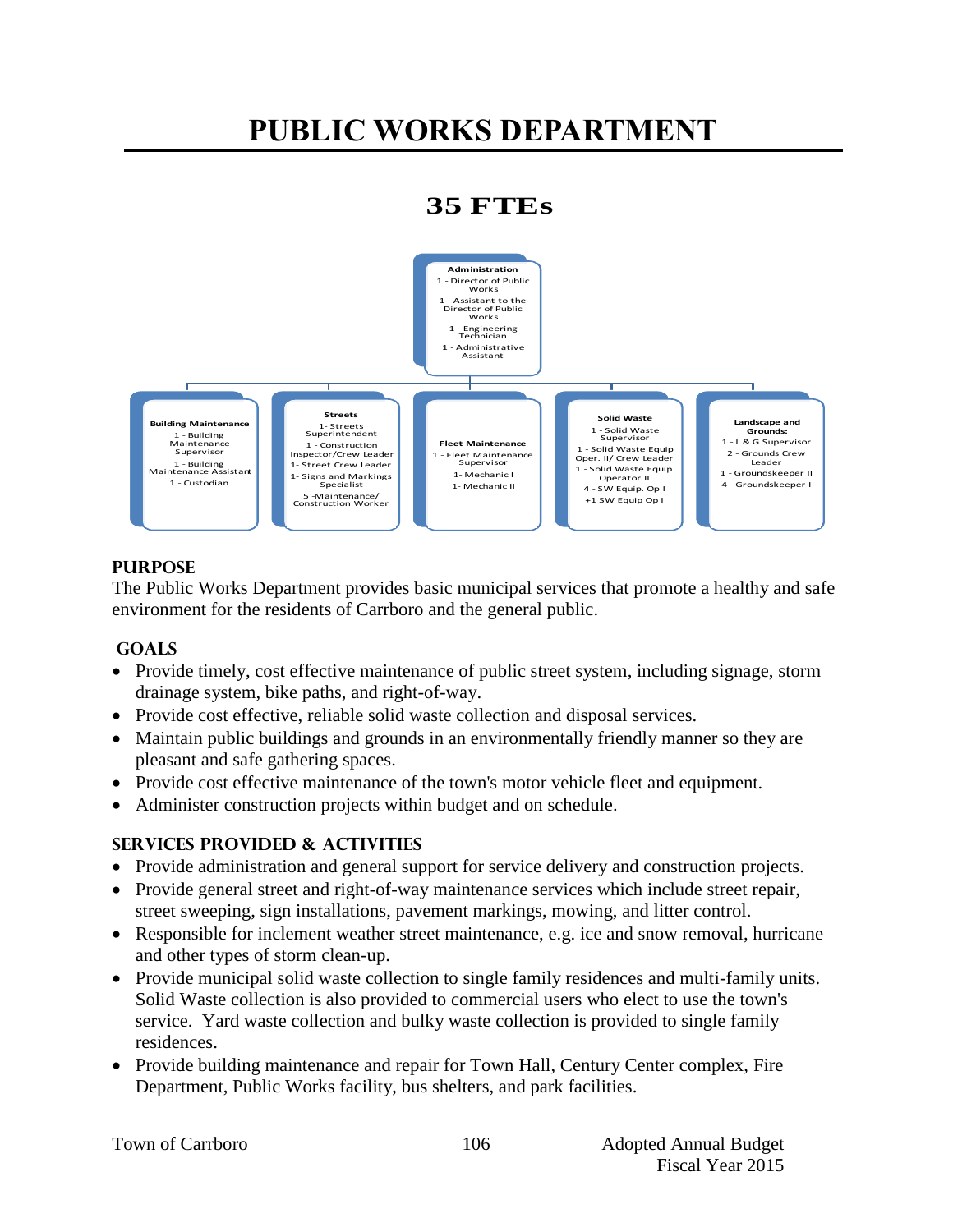- Manage cemetery operations which include selling and marking plots at the town's two cemeteries.
- Maintain and repair town vehicles and equipment. Maintenance activities include preventative maintenance and inspections.
- Beautify the town's parks and planting areas with landscaping and ornamental design.
- Provide annual leaf collection program.
- Provide park facility and ball field maintenance at the town's parks, and assist the Recreation and Parks Department with special annual events such as Carrboro and Independence Day celebrations, Halloween, and the Carrboro Music Festival.
- Provide construction monitoring and inspection of public improvements within private development projects.

## **PREVOUS YEAR ACCOMPLISHMENTS**

- Provided routine municipal services solid waste collection, street and right-of-way maintenance, mowing of town properties, tree trimming and removal, ball field preparation, leaf collection, facility maintenance, vehicle and equipment maintenance, cemetery maintenance and burials.
- Provided construction inspection and administration for Davie Road sidewalk project.
- Continued working on design for Rogers Road sidewalk project.
- Provided construction inspection and administration for Davie Rd. sidewalk project, Roberson Sewer project, and bi-annual resurfacing project.
- Successfully implemented new residential trash and yard waste collection schedule.
- Provided compliance assurance of Public Works NPDES permit requirements.
- Began implementation of mulch pile re-configuration to be in compliance with DENR requirements.
- Organized and conducted survey of residents along Tom's Creek dealing with flooding issues.
- Sent out RFQ for Town Commons Study. Study to be completed before June 30, 2014.
- Developed RFQ to study solid waste issues such as Pay-as-you- throw & organic waste collection.
- Administered pavement condition survey (survey done every three years).
- Construction monitoring and inspection for the following developments: 300 E. Main St (including Boyd Street construction), Winmore, Claremont North, Ballentine & PTA Thrift Shop.
- Began implementation of an algae control plan for Anderson Park pond. Mechanical removal and draining of portion of pond during winter.
- Continued Town wide effort for fuel conservation with the purchase of fuel efficient vehicles when possible, monitoring town wide fuel usage, encouraging all employees to conserve fuel when distributing quarterly fuel usage reports.
- Carrboro recognized as a Tree City USA for the  $28<sup>th</sup>$  year. Conducted annual Arbor Day Observance.
- Completed annual purchase of new vehicles and equipment.
- Helped to facilitate annual town auction of vehicles and equipment.
- Provided support for 8 special events (4 races, Carrboro Day, July  $4<sup>th</sup>$ , Open Streets, Fall Music Fest)

|  |  | Town of Carrboro |
|--|--|------------------|
|--|--|------------------|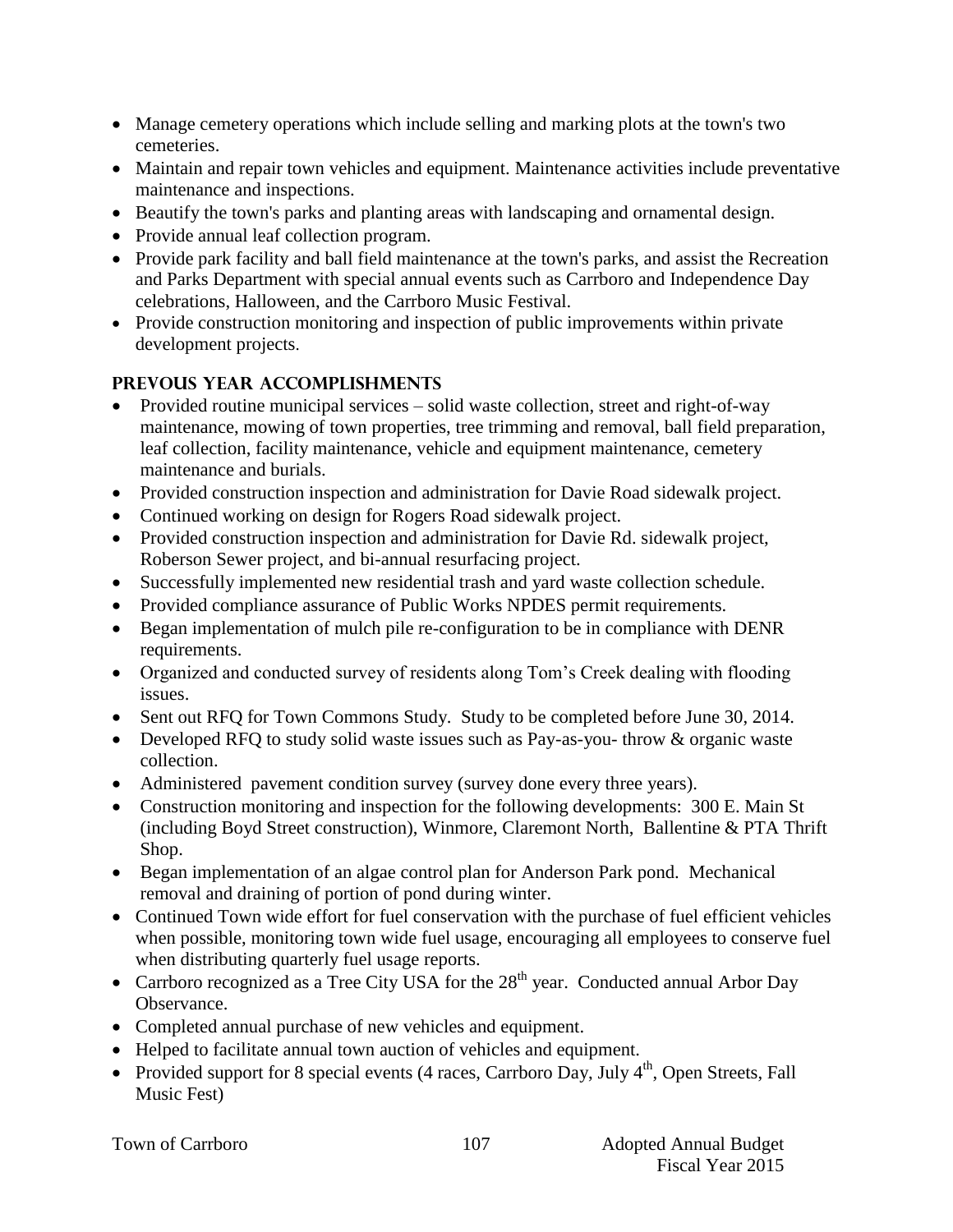- Used contractor to refinish floor in Century Hall.
- Implemented second year of Adopt-A-Planting Bed program now two volunteer groups
- Continued replacing T-12 bulbs with T-8 bulbs. Completed first year of 4 year replacement program.
- Installation of Bolin Creek Mural at Town Commons.
- Provided coordination for installation of ATM structure at the Town Commons.
- Installed 9 recycling containers in downtown area utilizing DENR grant monies.
- Submitted grant application to DENR for the purchase of roll-out carts to be used for residential recycling as part of a joint venture with Orange County and other local agencies.
- Maintained information map about Local Road Construction Projects on Town web page.

## **UPCOMING FISCAL YEAR OBJECTIVES**

- Maintain service levels of existing operations.
- Planning and administration of Rogers Road sidewalk project.
- Replace retaining walls on Jones Ferry Rd. from Barnes to Laurel Ave.
- Assist Planning Department with implementation of the Bolin Creek and Morgan Creek Greenways.
- Put out RFQ for Town Commons design changes based on study from previous year.
- Administer HVAC study for Century Center.
- Administer usability/infrastructure study of Town Hall.
- Purchase and begin using a fully automated leaf collection unit to improve efficiency of leaf collection operations.
- Begin implementation of transition to Municipal owned street light option if available (switch to LED)
- Install new outdoor signs incorporating new logo (building identification and gateway) at various locations depending on final design and available funding. Will replace existing signs.
- Continue implementing mulch pile re-configuration to be in compliance with DENR requirements.
- Continue evaluating storm water flooding areas.
- Continue algae control plan for Anderson Park pond. Second year of 3 year plan.
- Provide construction monitoring and inspection of the following developments: Winmore  $\&$ Ballentine.
- Continue replacement of T-12 bulbs with T-8 bulbs in various facilities to reduce energy consumption and replace bulbs that are on 24/7 with LED bulbs.
- Increase amount of interior painting at various facilities to improve appearance. Use low VOL paints where possible.

## **BOARD PRIORITIES**

Improve walkability and public transportation. Enhance and sustain quality of life.

## **OBJECTIVES**

- 1. Planning and administration for Rogers Road sidewalk project.
- 2. Maintain service levels of existing operations.

|  |  | Town of Carrboro |
|--|--|------------------|
|--|--|------------------|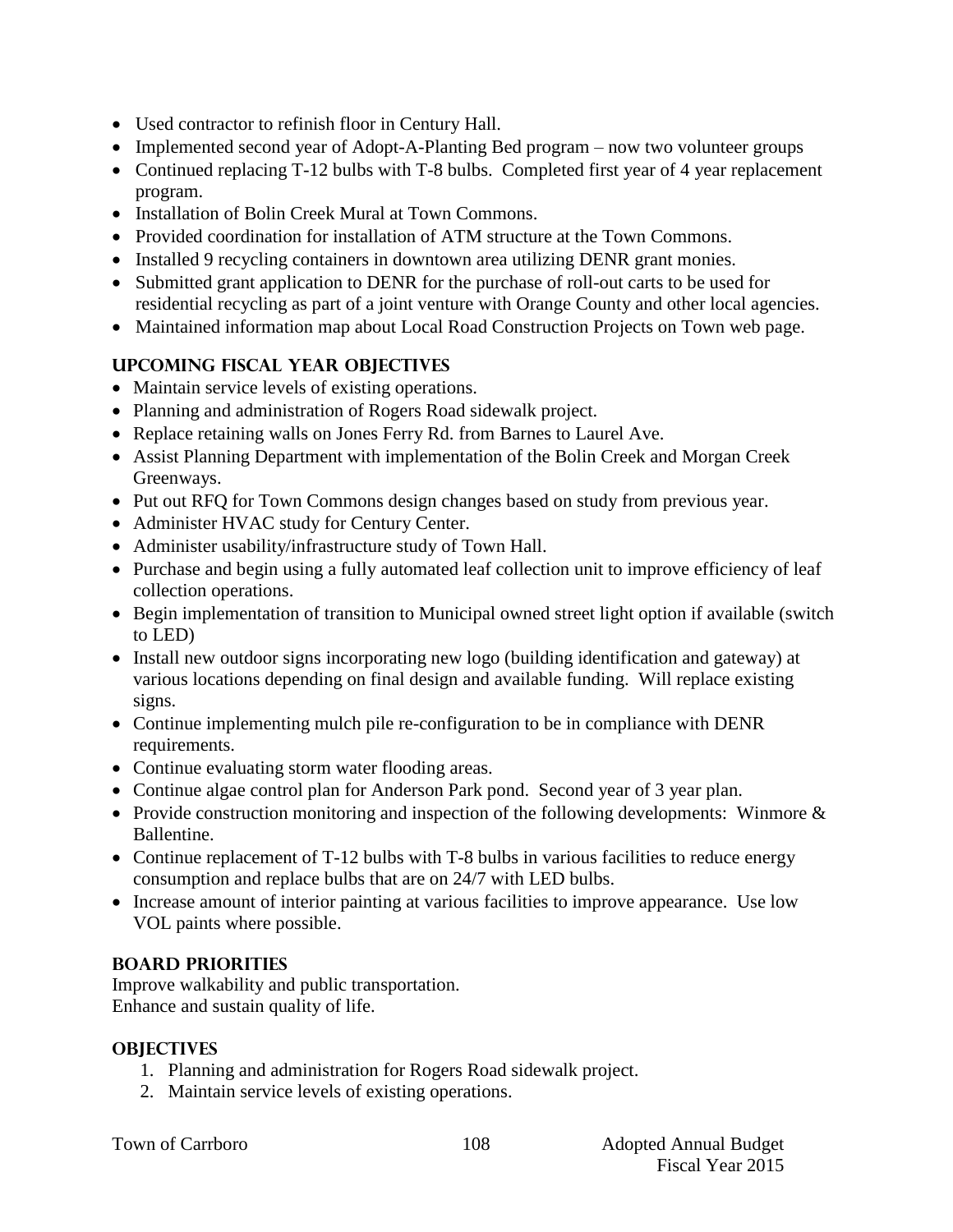- 3. Continue replacement of T-12 bulbs with T-8 bulbs in various facilities to reduce energy consumption.
- 4. Increase amount of interior painting at various facilities to improve appearance. Use low VOL paints where possible.
- 5. Use fully automated leaf collection unit to improve efficiency of leaf collection operations.

|  |  | <b>PERFORMANCE MEASURES</b> |
|--|--|-----------------------------|
|  |  |                             |

|                                                   | FY2011-12      | FY2012-13      | FY2013-14        | FY2014-15        |
|---------------------------------------------------|----------------|----------------|------------------|------------------|
|                                                   | <b>ACTUAL</b>  | <b>ACTUAL</b>  | <b>ESTIMATED</b> | <b>PROJECTED</b> |
| # of Construction Contracts                       | 3              | 3              | 3                | 3                |
| Administered                                      |                |                |                  |                  |
| # of Maintenance Contracts                        | 3              | 3              | $\overline{2}$   | $\overline{2}$   |
| Administered                                      |                |                |                  |                  |
| Miles of Road Maintained<br>Miles of Bike Path    | 44.22          | 44.22          | 44.72            | 47.11            |
| Maintained                                        | 1.15           | 1.15           | 1.45             | 1.45             |
| # of Rollout Containers                           | 4002           | 4060           | 4120             | 4268             |
| # of Multi-family and                             |                |                |                  |                  |
| <b>Commercial Dumpsters</b>                       | 187            | 187            | 187              | 187              |
| Square feet of Building                           | 61,317         | 31,317         | 61,317           | 61,317           |
| <b>Space Maintained</b>                           |                |                |                  |                  |
| # of Burials                                      | 10             | 17             | 15               | 15               |
| Total # of Vehicles                               | 97             | 97             | 97               | 99               |
| Maintained<br>Total # of Additional               |                |                |                  |                  |
| <b>Rolling Stock Maintained</b>                   | 28             | 28             | 28               | 29               |
|                                                   |                |                |                  |                  |
| <b>Acres of Park Maintained</b>                   | 96             | 96             | 96               | 96               |
| # of Play Fields Maintained                       | $\overline{7}$ | $\overline{7}$ | $\overline{7}$   | $\overline{7}$   |
| <b>Cost of Asphalt</b>                            | \$440          | \$442          | \$445            | \$450            |
| Maintenance per Lane Mile                         |                |                |                  |                  |
| <b>Cost of Centerline Mile</b>                    | \$104,824      | N/A            | \$120,280        | N/A              |
| Resurfaced (every 2 yrs)<br>Refuse Tons per 1,000 |                |                |                  |                  |
| Population (all sources)                          | 387            | 402            | 400              | 400              |
| Cost per Ton Collected (all                       | \$128          | \$135          | \$140            | \$140            |
| tons)                                             |                |                |                  |                  |
| # of Work Orders per Fleet                        | 535            | 500            | 510              | 525              |
| Technician FTE per Year                           |                |                |                  |                  |
| % of Construction                                 | 100%           | 100%           | 100%             | 100%             |
| <b>Contracts Completed</b>                        |                |                |                  |                  |
| % of Maintenance                                  | 100%           | 100%           | 100%             | 100%             |
| <b>Contracts Completed</b>                        |                |                |                  |                  |
| <b>Street Pavement Index</b>                      | 89             | N/A            | 90               | N/A              |
| Rating                                            |                |                |                  |                  |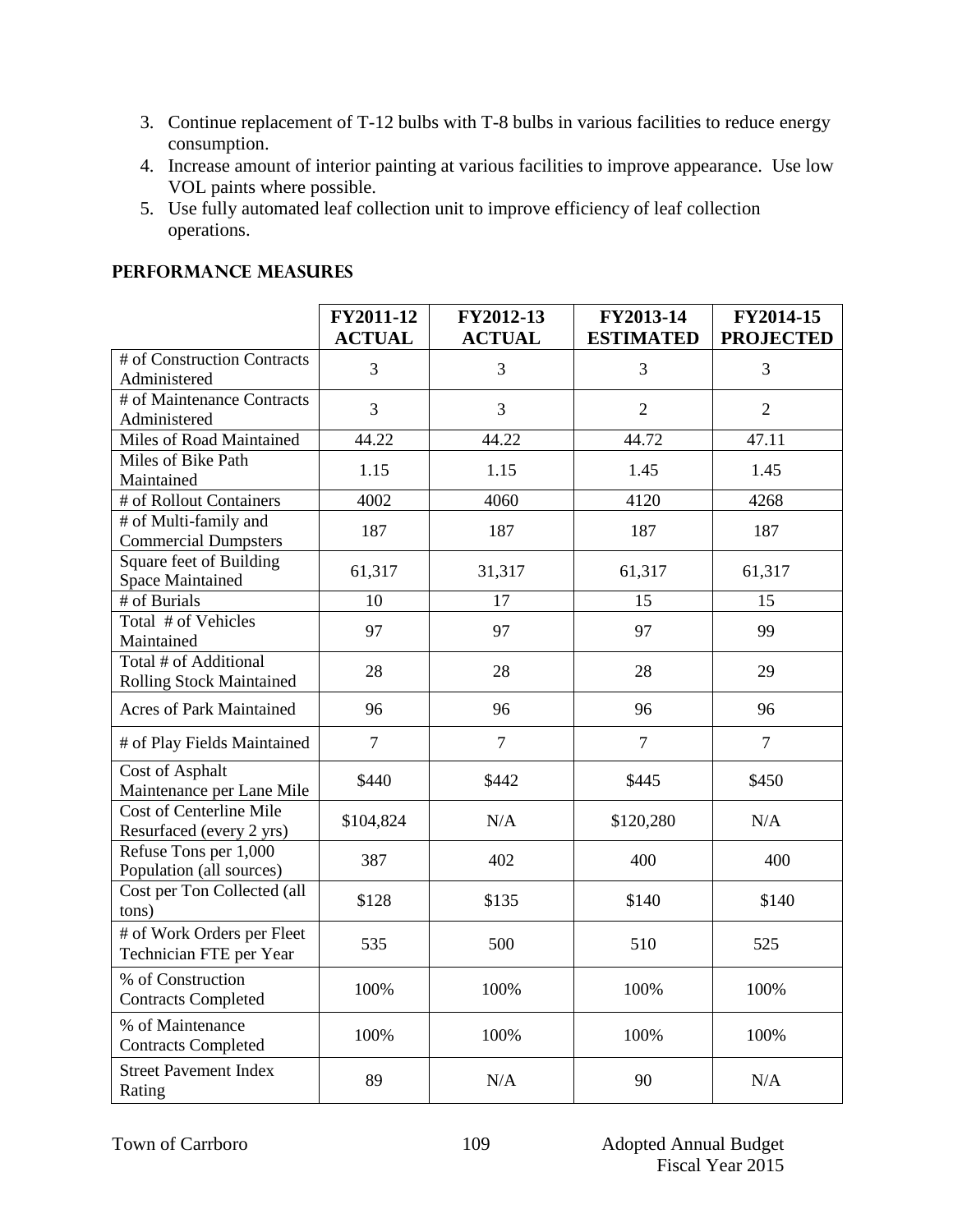## **Budget summary PUBLIC WORKS - DEPARTMENTAL TOTAL**

|                       | 2012-13<br><b>ACTUAL</b> | 2013-14<br><b>ADOPTED</b><br><b>BUDGET</b> | 2014-15<br><b>ADOPTED</b><br><b>BUDGET</b> | <b>CHANGE</b> |
|-----------------------|--------------------------|--------------------------------------------|--------------------------------------------|---------------|
| <b>SUMMARY</b>        |                          |                                            |                                            |               |
| PERSONNEL             | 1,863,714                | 1,961,899                                  | 1,965,945                                  | 0%            |
| <b>OPERATIONS</b>     | 1,521,353                | 1,603,294                                  | 1,790,811                                  | 12%           |
| <b>CAPITAL OUTLAY</b> | 658,612                  | 586,169                                    | 524,275                                    | $-11\%$       |
| <b>TOTAL</b>          | 4,043,679                | 4,151,362                                  | 4,281,031                                  | 3%            |

### **CHANGES IN BUDGET from PRIOR YEAR ADOPTED BUDGET**

The change in personnel reflects an increase in. Operating costs increased due storm water engineering costs, Town Hall Improvement Study, new Town signs with updated logo, and Contractual Services. Capital Outlay costs decreased with the one-time replacement equipment cost from the previous fiscal year. Details of the changes are highlighted in the division descriptions.

## Public Works Department *Division Level Summaries*

## **PUBLIC WORKS SUPERVISION**

**550**

| 2012-13       | 2013-14        | 2014-15        |               |
|---------------|----------------|----------------|---------------|
| <b>ACTUAL</b> | <b>ADOPTED</b> | <b>ADOPTED</b> | <b>CHANGE</b> |
|               | <b>BUDGET</b>  | <b>BUDGET</b>  |               |

#### **SUMMARY**

| <b>SUMMARY</b>        |         |         |         |      |
|-----------------------|---------|---------|---------|------|
| PERSONNEL             | 325,904 | 324,756 | 335,885 | 3%   |
| <b>OPERATIONS</b>     | 21,025  | 43,429  | 122,221 | 181% |
| <b>CAPITAL OUTLAY</b> | -       | -       | -       | 0%   |
|                       |         |         |         |      |
| <b>TOTAL</b>          | 346,929 | 368,185 | 458,106 | 24%  |

#### **changes in budget from prior year adopted budget**

The change in personnel reflects an increase in salary. A study for Town Hall improvements and storm water engineering costs are included in operations for 2014-15.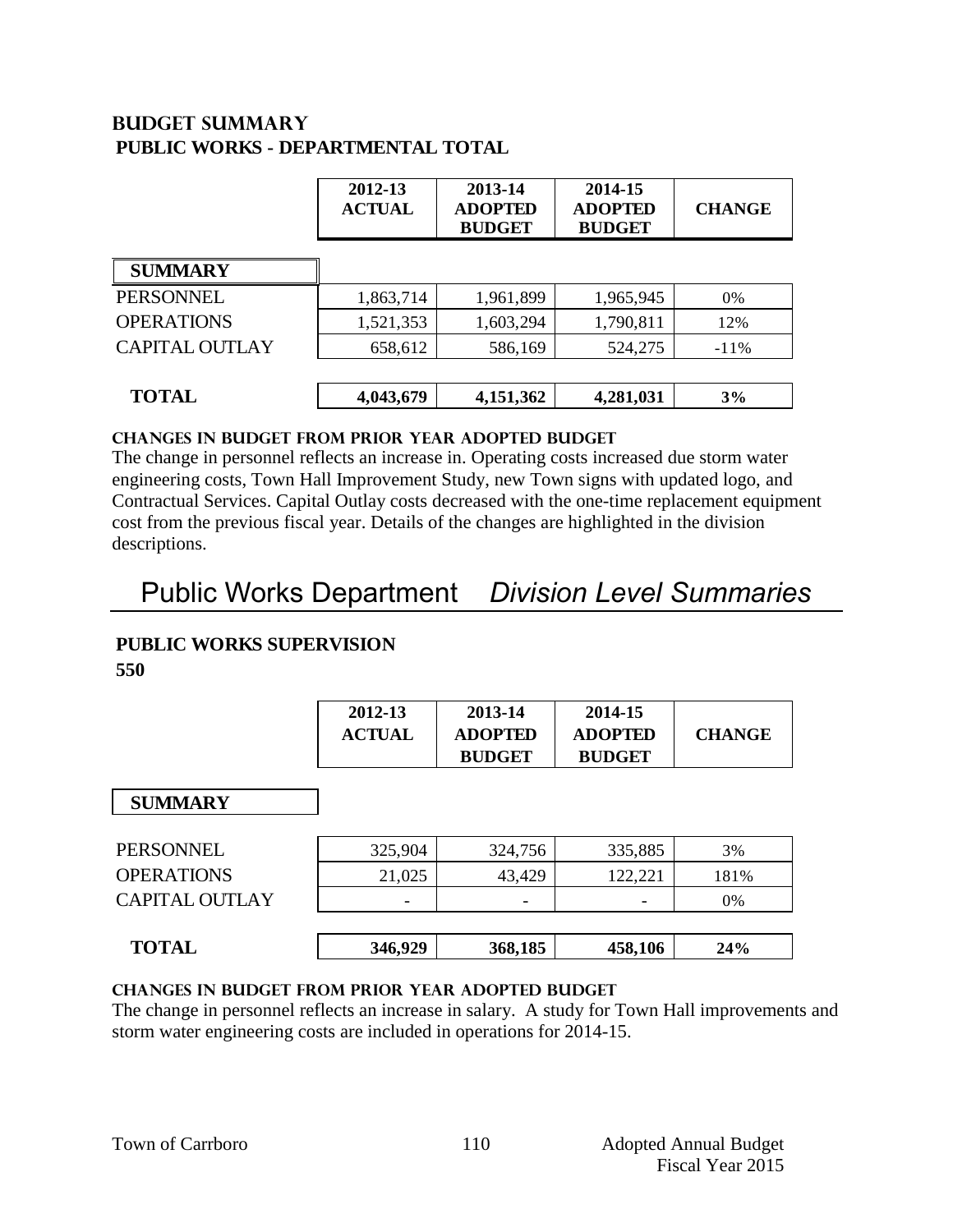## **PUBLIC WORKS STREET MAINTENANCE 560**

| 2012-13 | 2013-14        | 2014-15        |               |
|---------|----------------|----------------|---------------|
| ACTUAL  | <b>ADOPTED</b> | <b>ADOPTED</b> | <b>CHANGE</b> |
|         | <b>BUDGET</b>  | <b>BUDGET</b>  |               |

 **SUMMARY**

| PERSONNEL<br><b>OPERATIONS</b> | 490,141<br>373,823 | 507,741<br>413,123 | 479,970<br>453,474 | $-5\%$<br>10% |
|--------------------------------|--------------------|--------------------|--------------------|---------------|
| <b>CAPITAL OUTLAY</b>          | 387,342            | -                  | 33,075             | 0%            |
| <b>TOTAL</b>                   | 1,251,305          | 920,864            | 966,519            | 5%            |

### **Changes in budget from prior year adopted budget**

The change in personnel reflects personnel changes. Operations cost increased for traffic calming on Oak Ave. The purchase of a V-Box spreader is included in Capital Outlay

## **PUBLIC WORKS SOLID WASTE MANAGEMENT 580**

| 2012-13       | 2013-14        | 2014-15        |               |
|---------------|----------------|----------------|---------------|
| <b>ACTUAL</b> | <b>ADOPTED</b> | <b>ADOPTED</b> | <b>CHANGE</b> |
|               | <b>BUDGET</b>  | <b>BUDGET</b>  |               |

| <b>SUMMARY</b>        |           |           |           |         |
|-----------------------|-----------|-----------|-----------|---------|
| <b>PERSONNEL</b>      | 354,633   | 395,300   | 400,298   | 1%      |
| <b>OPERATIONS</b>     | 588,494   | 540,087   | 484,701   | $-10\%$ |
| <b>CAPITAL OUTLAY</b> | 231,000   | 583,800   | 268,800   | $-54\%$ |
| <b>TOTAL</b>          | 1,174,126 | 1,519,187 | 1,153,799 | $-24%$  |

## **changes in budget from prior year adopted budget**

The change in personnel reflects an increase in salary. Operations expenses decreased due to reduction in fuel and contract services. Capital Outlay reflects a decrease based on the purchase of a refuse truck in the previous fiscal year.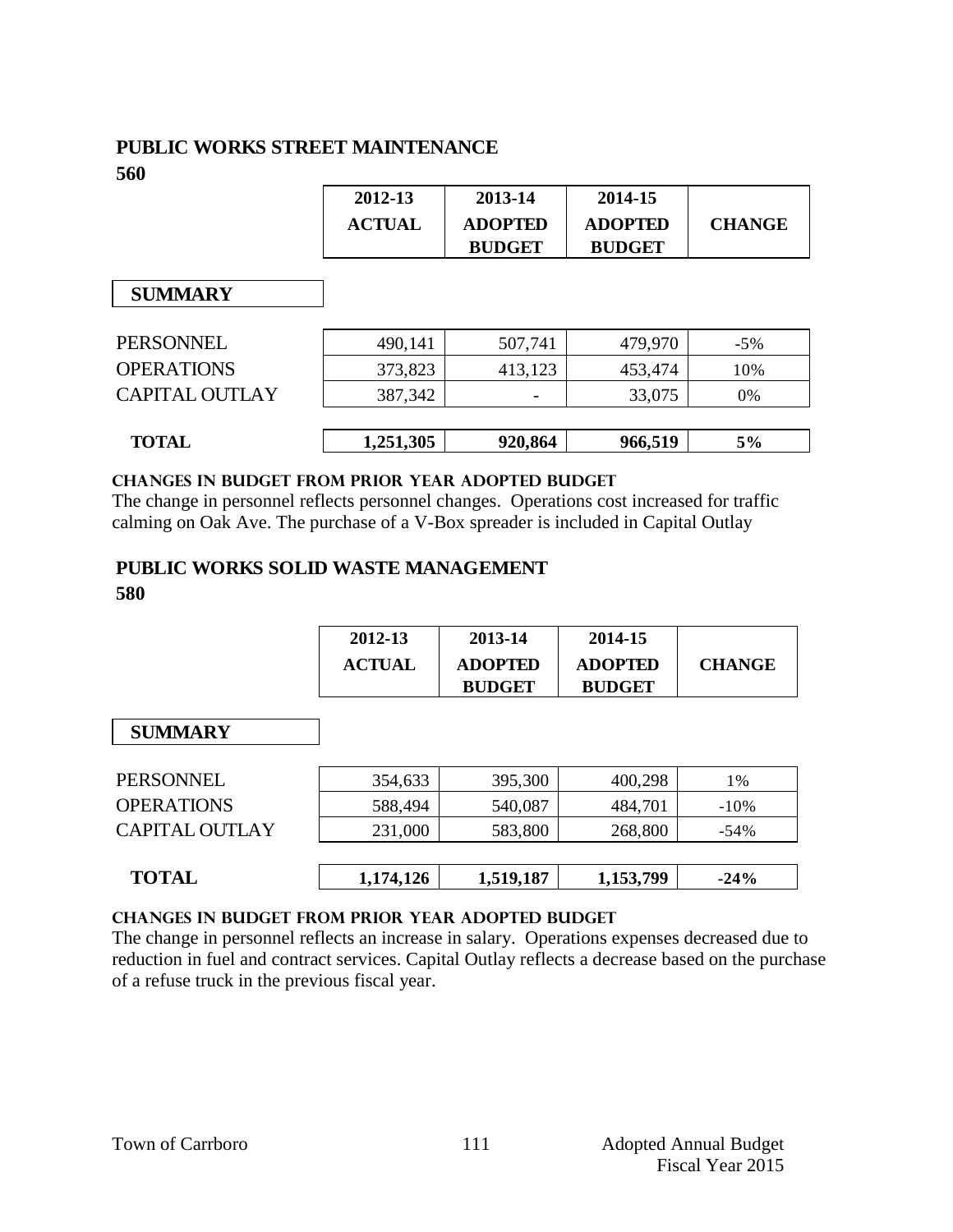## **PUBLIC WORKS CENTRAL SERVICES 590**

| 2012-13       | 2013-14        | 2014-15        |               |
|---------------|----------------|----------------|---------------|
| <b>ACTUAL</b> | <b>ADOPTED</b> | <b>ADOPTED</b> | <b>CHANGE</b> |
|               | <b>BUDGET</b>  | <b>BUDGET</b>  |               |

## **SUMMARY**

| <b>SUMMARY</b>        |         |         |         |    |
|-----------------------|---------|---------|---------|----|
| PERSONNEL             | 165,996 | 162,605 | 166,894 | 3% |
| <b>OPERATIONS</b>     | 314,926 | 335,178 | 339,813 | 1% |
| <b>CAPITAL OUTLAY</b> | -       |         |         | 0% |
|                       |         |         |         |    |
| <b>TOTAL</b>          | 480,922 | 497,783 | 506,707 | 2% |

### **changes in budget from prior year adopted budget**

The change in personnel reflects an increase in salary. Operating costs increased due to increased cost for building maintenance.

## **PUBLIC WORKS FLEET MAINTENANCE**

### **591**

| 2012-13       | 2013-14        | 2014-15        |               |
|---------------|----------------|----------------|---------------|
| <b>ACTUAL</b> | <b>ADOPTED</b> | <b>ADOPTED</b> | <b>CHANGE</b> |
|               | <b>BUDGET</b>  | <b>BUDGET</b>  |               |

## **SUMMARY**

| 180,177 | 178,885 | 183,917 | 3%     |
|---------|---------|---------|--------|
| 28,457  | 45,009  | 33,261  | $-26%$ |
|         |         | 7,100   | 0%     |
|         |         |         |        |
| 208,635 | 223,894 | 224,278 | $0\%$  |
|         |         |         |        |

#### **changes in budget from prior year adopted budget**

The change in personnel reflects an increase in salary. The Fleet Division operating costs decreased in equipment repairs and maintenance. Capital Outlay includes the purchase of a nitrogen machine.